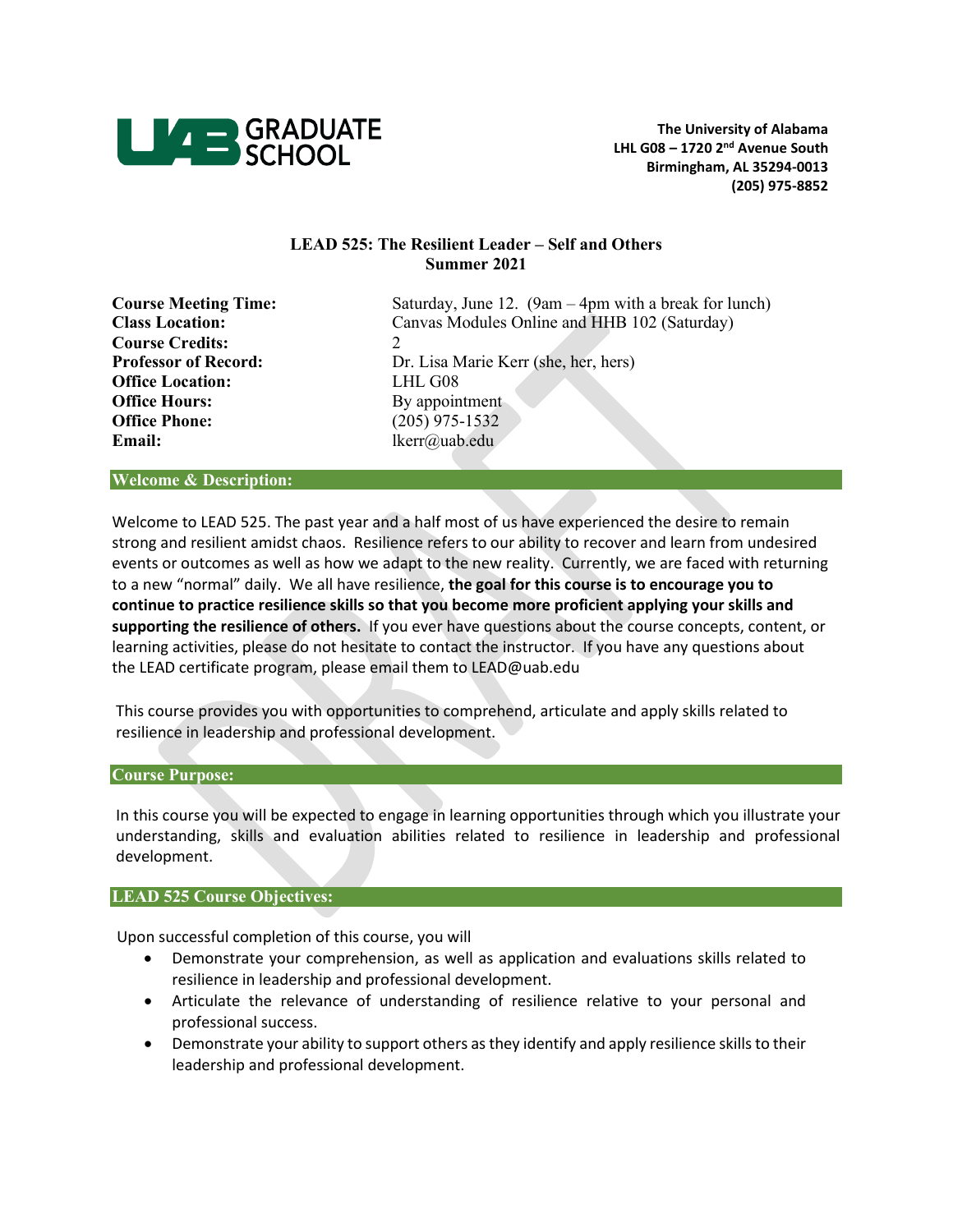## **Required Text(s) & Readings:**

Brown, Brené (2018). **Dare to Lead**: Brave Work. Tough Conversations. Whole Hearts. Penguin Random House Publishing Group. New York: NY.

Additional assigned readings and other class preparation materials will be delivered to students via the associated Canvas course shell. Class preparation materials serve to provide a foundation upon which you can build comprehension, skills to apply, and analysis for improving upon leadership competencies. It is expected that students will read/review the assigned materials PRIOR to our workshop meeting.

\*The current APA Style Manual, 7th edition (available online or through most bookstores) must be used for all written assignments. All Learners in the Academic Advising Graduate Certificate program should own a copy of this manual.

#### **Strongly Suggested Text(s):**

Rath, T., & Conchie, B. (2009). *Strengths Based Leadership: Great leaders, teams, and why people follow.* New York: Gallup Press.

Northouse, P.G. (2018). *Introduction to Leadership: Concepts and Practice*. Los Angeles: Sage.

## **Course Format: Overview**

Below is the general outline of the flow of the course and how most of the learning activities align. More details about the learning activities and how they will be assessed is provided within the Canvas course shell "assignments".

# **Course Expectations & Requirements:**

*Classroom Decorum & Etiquette:* Every member of this learning community has the right to freely express his/her/their opinion as long as this is done in such a way as to not impede the rights of other members of the learning community. This is an inclusive environment. All participants in this class are expected to treat all others with respect and dignity. Behavior that is disrespectful, intimidating, threatening, or disruptive of the learning environment will not be tolerated. If any class participant has a concern regarding another class participant's behavior, he/she/they is encouraged to speak with the instructor.

*Pedagogical Approach:* LEAD courses are designed with a constructivist epistemology; therefore, Learners are expected to bring their professional experiences into the course as part of the shared learning processes. Additionally, as learners are expected to read and study all assigned readings at their specified times throughout the class, noting questions, and issues to be discussed. Course content will be covered with a variety of teaching methods: lecture, discussion, research, reflections, critiques, and learner presentations. A rubric will be provided detailing evaluative criteria for each assignment.

*Participation & Discussion:* This course will focus on recognizing the alignments among your strengths and resilience as well as skills you have to support the resilience of others. Active participation is critical, so participation and discussion are required. All engagements are expected to represent graduate level thinking and reflection while being delivered in a professional manner. Participation will be evaluated based on factors such as: comments demonstrating that you are analyzing, synthesizing, and applying what you are learning; making insightful and interesting comments; presenting relevant examples of the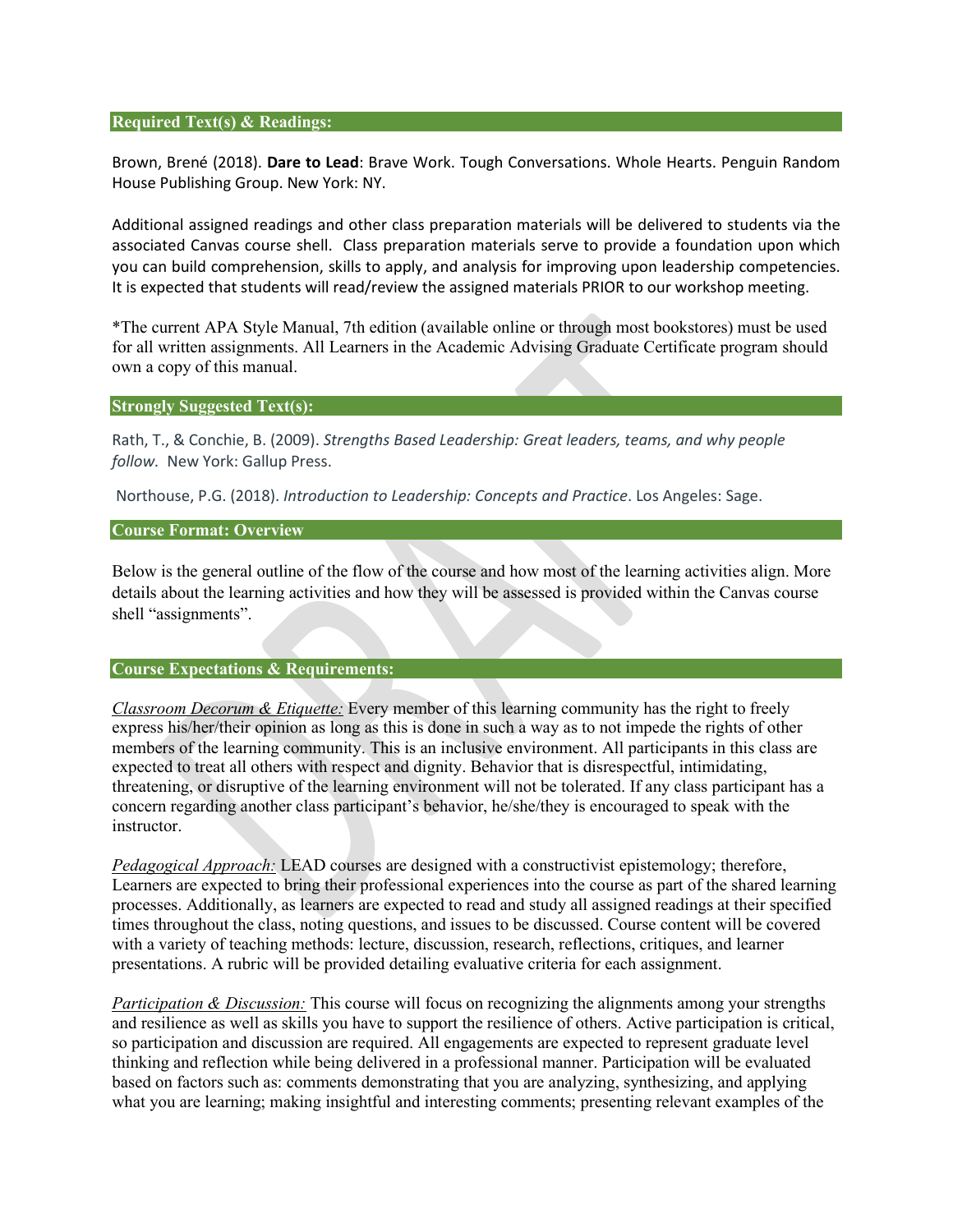topic being discussed; expanding upon the contributions of others; being sensitive and respectful of the feelings and opinions of your peers; listening; and raising sound and relevant questions. During the workshop learners should be prepared to discuss the required readings and/or materials and all readings and learning activities should be completed prior to the start of class. Participation and discussion will be calculated at the end of the semester.

*Grading:* Course assignments will be evaluated based on quality of performance and meeting requirements. Learners are expected to present evidence of skill development and competency attainment across each of the assignments listed below. Each assignment is to be submitted to **Canvas** on the specified due date. The final course grade will be calculated with each of the assignments being worth the following portion of your final grade:

| <b>Course Requirement/Assignment</b>  | Value   |
|---------------------------------------|---------|
| Attendance & Participation*           | 10 %    |
| Discussion/Reflection Posts * Quizzes | $10\%$  |
| Pre Workshop Learning Activities      | $25\%$  |
| Personal Resilience Plan              | $40\%$  |
| Final Reflection Journal              | 15%     |
| Total                                 | $100\%$ |

For a learner to maintain good academic standing in the UAB Graduate School, they must maintain a cumulative grade point average (GPA) of at least 3.0 (B average) and an overall satisfactory performance on pass/no pass courses. For all assignments in this course, a numerical grade will be given, and the following grading scale will be used:

| <b>Grading Scale</b> |              |                                                                         |  |
|----------------------|--------------|-------------------------------------------------------------------------|--|
| A                    | $90 - 100\%$ | Indicates superior performance                                          |  |
|                      | 80-89%       | Indicates adequate performance                                          |  |
|                      | 70-79%       | Indicates performance only minimally adequate for a graduate learner    |  |
| $*_{\rm F}$          | $0 - 69\%$   | The Graduate School does not use the grade of D; therefore, anything at |  |
|                      |              | 69% or below is considered failing.                                     |  |

It is a graduate learner's responsibility to be aware of and abide by program academic standing requirements in addition to the general academic standing policy in the UAB Graduate School. Some graduate program's grading requirements may be more stringent than that of the Graduate School. In general, a learner's retention in a specific graduate program is contingent on the belief that the learner is likely to complete the program successfully. If the faculty ceases to hold this belief at any point, the learner may be dismissed from the program.

\*Note: Overall course grades below 70% will not be accepted for the program and could jeopardize one's position in the program.

*Written Assignments:* All written assignments must be submitted on the day they are due. The LEAD Graduate Certificate program has adopted a "No Late Assignment" policy. All assignments are provided to the class during the first class meeting—which allows ample time for allocating sufficient time to complete all assignments. If an extenuating circumstance arises, the learner must discuss this with the professor as soon as possible. If an approval is granted adjustments will be made at the professor's discretion. If approval is not granted, the assignment is due as indicated on the syllabus or via updates posted in Canvas.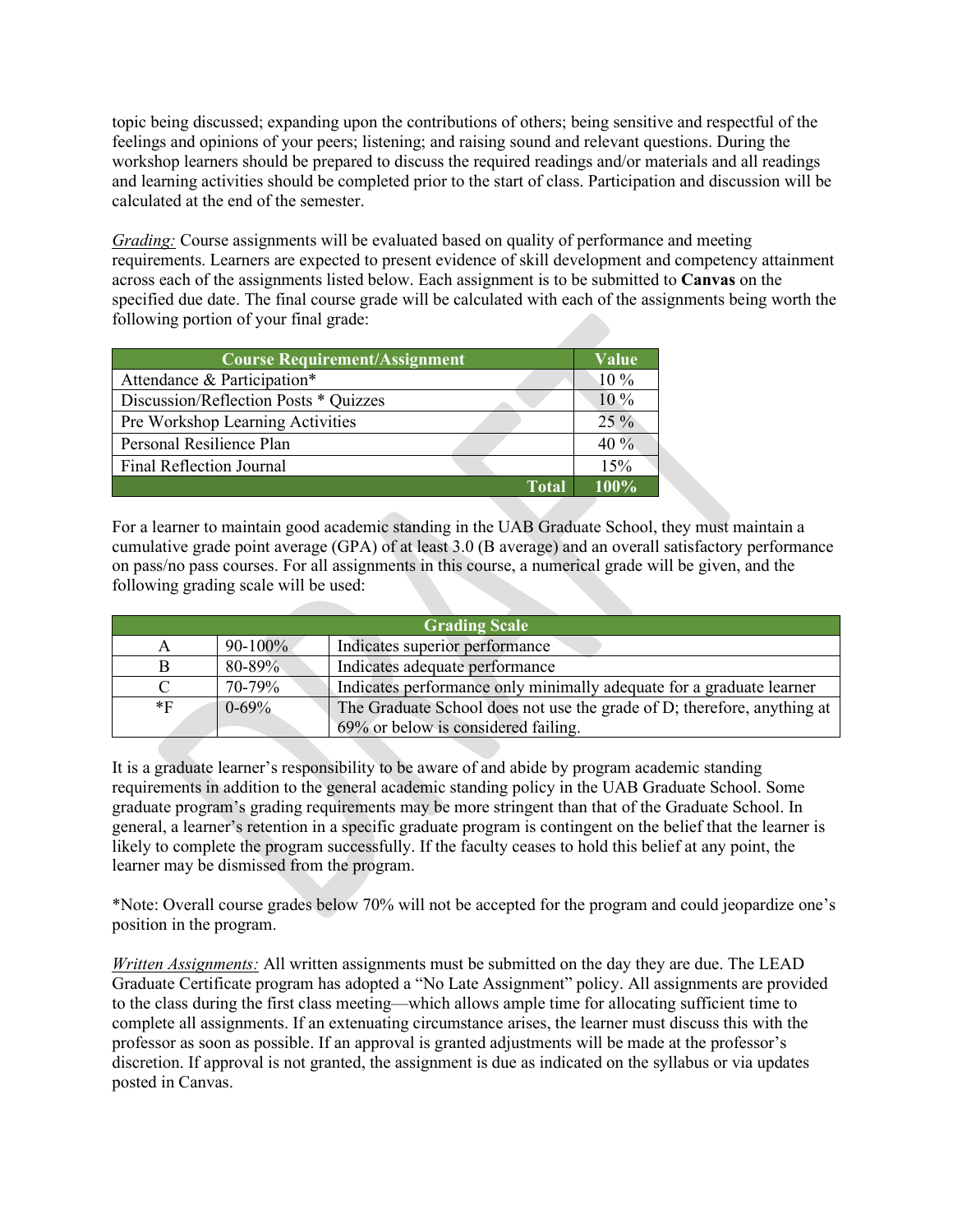*Writing Style:* Formal, academic writing is expected for all written assignments and work must also be written in APA 7th Edition format and style, including the title page and references. The APA manual is an essential tool for survival in graduate school. If you are unsure about certain APA formatting and citation rules, refer to the manual. Please be aware that the title page and references **do not** count toward the required page range for assignments. Additionally, all written assignments must have 1" margins on all sides and utilize 12 pt. Times New Roman font. Assignments submitted that do not follow APA format will not be evaluated for credit.

## **Course Assignments:**

This is a quick overview to demonstrate how the learning activities from this class build upon each other, and to provide you with a snapshot of the learning path for this course. If you are interested in reviewing how these learning activities align with Course Objectives, and the overall LEAD Program Outcomes, please refer to your Canvas shell. As always, please ask for clarification if you have questions.

| Learning Activity | <b>Description &amp; Purpose</b>                                              | Bloom's Level     |
|-------------------|-------------------------------------------------------------------------------|-------------------|
| Module 1: Values  | The purpose of this learning activity is for you to identify personal values  | Awareness         |
| Clarification     | that are vital to your resilience and ability to support others. This will be | Knowledge         |
|                   | referenced during weekend workshop discussions.                               |                   |
| Module 2: Case    | The purpose of this learning activity is for you to demonstrate your          | Knowledge         |
| Connections       | understanding of components of resilience using the BEAMS structure.          | Application       |
|                   | Deconstructing a case requires you demonstrate your ability to align          |                   |
|                   | BEAMS with a real world situation. Will be referenced during workshop.        |                   |
| Module 2:         | The purpose of this activity moves you from aligning a case with the          | Up through Self-  |
| Forming a         | BEAMS by looking at case from the outside to being able to identify how       | Application       |
| Foundation        | your strengths align with the BEAMS components of resilience.                 |                   |
| Module 2: Cause   | The purpose of this activity is for you and identify a situation that will    | Up through        |
| for Concern       | require you to apply BEAMS. Taking the time to identify what you              | Application &     |
|                   | would/could do within this safe/controlled activity is empowering. AND it     | Self-Assessment   |
|                   | requires you to practice the BEAMS processes and have something to            |                   |
|                   | more objectively reference for your final.                                    |                   |
| Module 3: Peer    | Practice articulating how your strengths and BEAMS align. Hear how your       | Through           |
| Feedback          | peers express the alignment. Requires reflection and reflexive thoughts.      | Assessment        |
| Module 4: Final   | Through this activity you will articulate BEAMS of resilience relevant to     | Min-Assessment    |
| Personalized      | you, your strengths, and skills. This document will serve as a reference for  | Desired - All     |
| Resilience Plan   | you to review when you face and unknown - gives you a guide to follow.        | Levels of Bloom's |
| Module 5: Final   | This learning activity requires you to demonstrate your ability to            | Up through        |
| Reflection        | articulate what you have learned from this class and the value you think      | evaluation        |
|                   | that is will have in your future. Please recognize that this is worth 200     |                   |
|                   | points and is expected to be written using professional formatting and in     |                   |
|                   | manners that demonstrate graduate level reflections and connections.          |                   |
|                   | The content in this reflection is expected to demonstrate that you have       |                   |
|                   | met all of the desired learning outcomes for the course.                      |                   |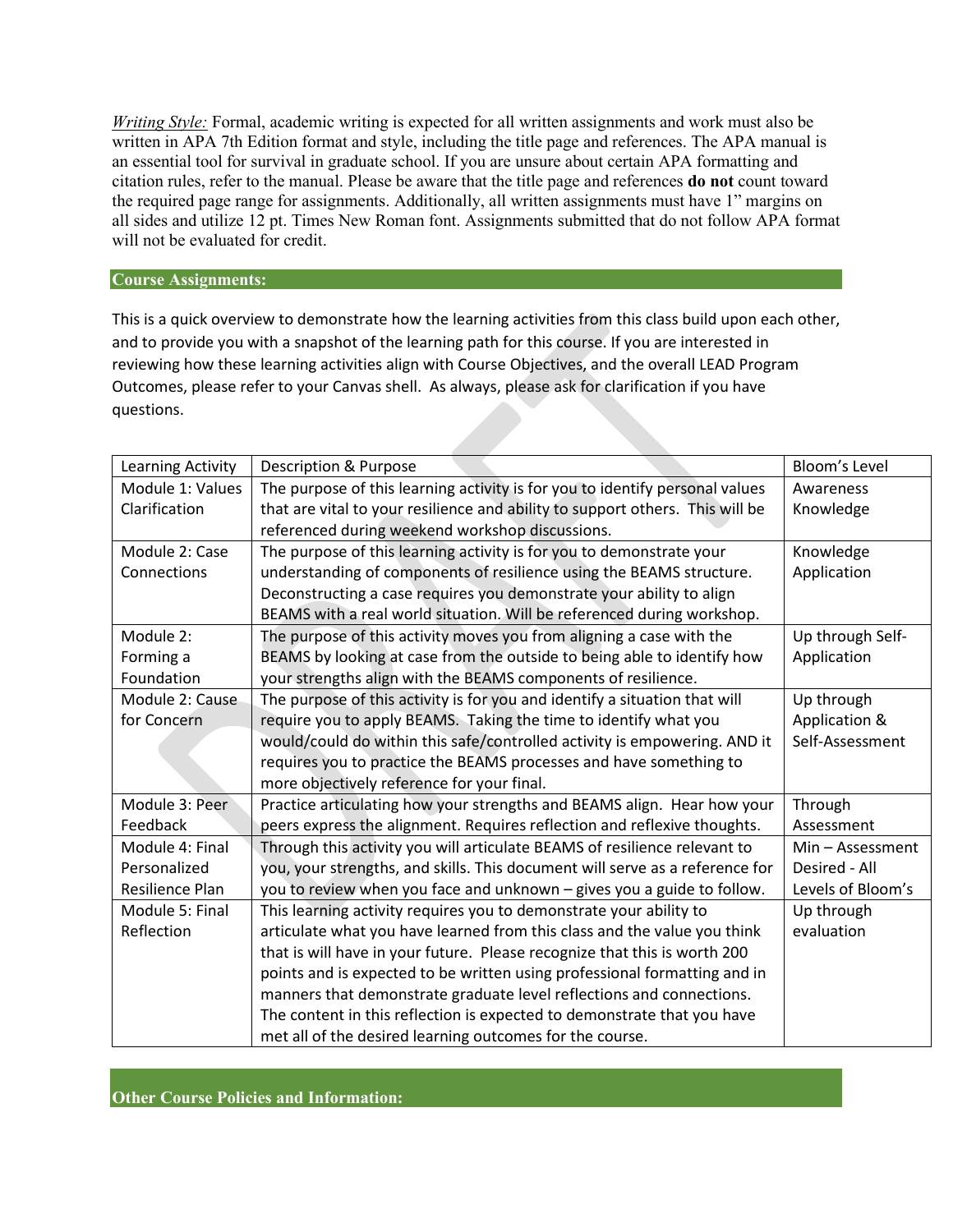*Library:* The UAB Libraries' collections include over 1.4 million volumes and more than 40,000 journals and serials, in addition to extensive electronic resources, rare books, microforms, and audio-visual materials. The UAB Libraries host nearly 1 million patrons each year and support students and faculty in advancing their learning, research, and teaching. Contact information for the library can be found at: <https://library.uab.edu/about/contact>

*Absences Due to Religious Holy Day(s):* A student who intends to observe a religious holy day should make that intention known in writing to the professor prior to the absence. A learner who is absent from classes for the observance of a religious holy day shall be allowed to take an examination or complete an assignment scheduled for that day within a reasonable time after the absence. A learner who is excused may not be penalized for the absence; however, the professor may respond appropriately if the learner fails to complete the assignment satisfactorily by the approved designated due date.

*Learner Resources for Discrimination, Harassment, and Sexual Violence:* The University of Alabama at Birmingham is committed to providing an environment for employees, learners, and campus visitors that is free from illegal harassment based on race, color, religion, ethnicity, national origin, sex, sexual orientation, age, disability, or veteran status. The University will not tolerate and will take action against individuals who retaliate against individuals who report violations of this policy or participate in investigations related to such policy violations. Report any incidents to the Title IX office at the following link:<https://www.uab.edu/titleix/report-an-incident>

Faculty and staff members at UAB are committed to connecting you to resources on campus. Some of these available resources are:

- Rape Response and Sexual Assault Nurse Examiner (SANE): Provides medical attention after an incident of sexual assault. Call 205-323-7273, [https://www.uab.edu/police/programs-and](https://www.uab.edu/police/programs-and-services/victim-awareness-assistance-program/what-should-you-do-if-you-are-the-victim-of-a-sexual-assault)[services/victim-awareness-assistance-program/what-should-you-do-if-you-are-the-victim-of-a](https://www.uab.edu/police/programs-and-services/victim-awareness-assistance-program/what-should-you-do-if-you-are-the-victim-of-a-sexual-assault)[sexual-assault](https://www.uab.edu/police/programs-and-services/victim-awareness-assistance-program/what-should-you-do-if-you-are-the-victim-of-a-sexual-assault)
- Sexual Health Clinic: Provides for the sexual health needs of all UAB students in a safe, respectful, affirming and confidential environment. STD testing and treatment, sexual health education and counseling, transition consultation, PreExposure prophylaxis, culturally competent LGBTQA+ healthcare. Call 205-934-3581,<https://www.uab.edu/studenthealth/> (Ask for appointment in Sexual health Clinic)
- Student Health & Wellness Center: Provides a comprehensive and integrated program of service to meet the medical, counseling and wellness needs of UAB's students. Call 205-934-3581, <https://www.uab.edu/studenthealth/>
- Trevor Hotline: "If you're thinking about suicide, you deserve immediate help." Call 1-866-488-7386 or text "TREVOR" to 1-202-304-1200.
- Trans Lifeline: "A peer support service run by trans people, for trans and questioning callers." Call 1-877-565-8860 (United States) or 1-877-330-6366.
- UAB Counseling Services: Student Counseling Services offers students of all backgrounds, races, religious beliefs, sexual orientations, gender identities, abilities, ethnicities, and cultures a safe place to discuss and resolve issues that interfere with personal and academic goals. We recognize